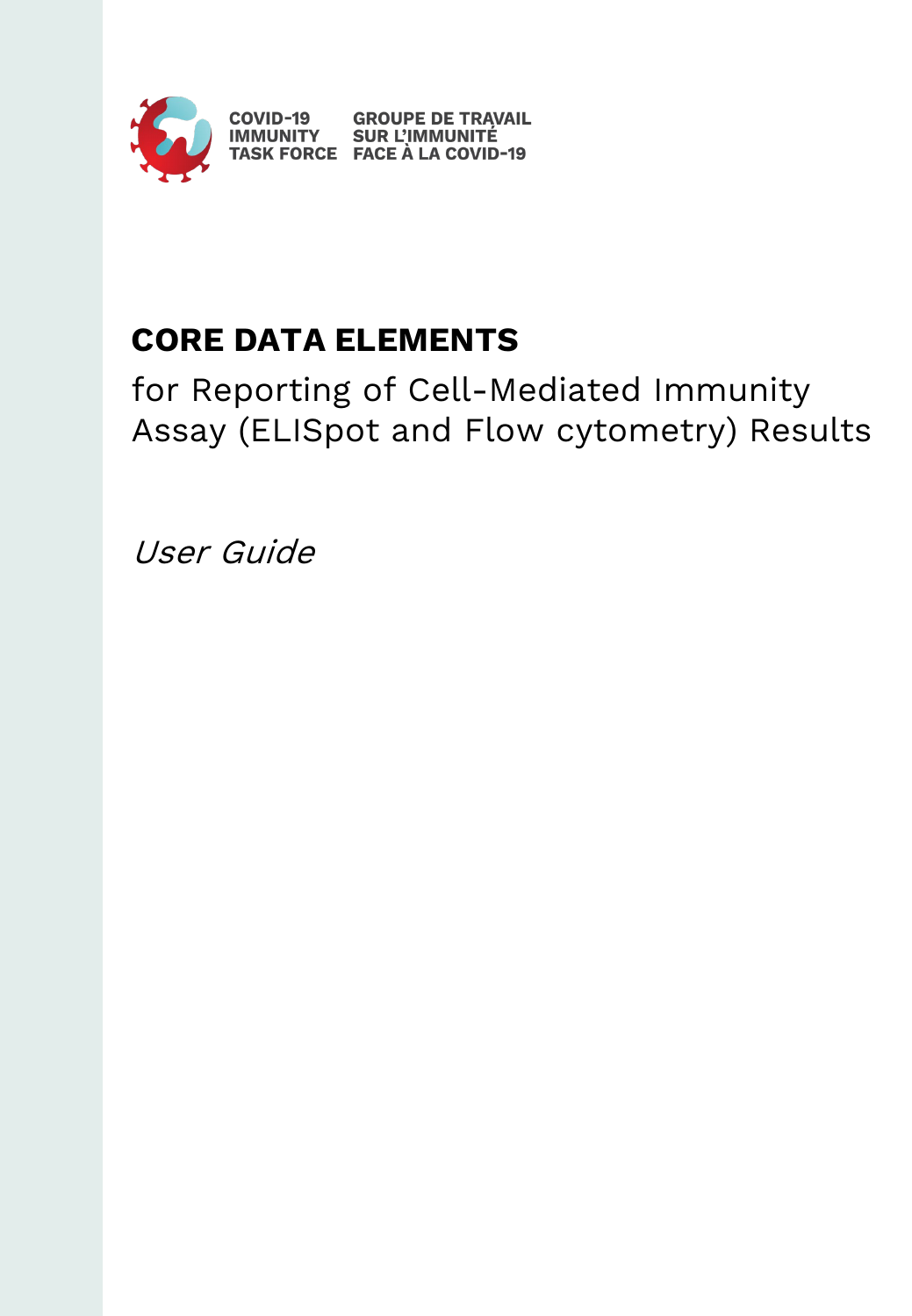# **PURPOSE OF THIS GUIDE**

This user guide was originally made by the COVID-19 Immunity Task Force (CITF), with the intent of facilitating the use of Core Data Elements for reporting cell-mediated immunity assay results and data transfer.

# **INTRODUCTION**

The standard definition and expression of core data elements (CDE) is necessary to support the electronic recording and harmonization of data. The CITF and its Field Studies and Immune Sciences Working Parties have developed a standardized list of core data elements for evaluating COVID-19 immunity.

The accompanying Excel document (LINK) lists commonly documented fields recorded by most study cohorts to enable standardized analysis, organized into a data dictionary. It also includes dataset templates for collected immunological correlates related to serology and cell-mediated immunity (ELISPOT or Flow cytometry-based data). LINK CDE [example](https://mcgill.sharepoint.com/:x:/r/sites/CITF_Group/Shared%20Documents/Core%20data%20elements/current%20CDEs/Labs%20templates/CITF_CDEs_Testing_April12.xlsx?d=wdb150a7baad047e5a2d0e18eb2e24c75&csf=1&web=1&e=doHXvM) guide.

**DISTRIBUTION & REVIEW**

Version 1.2 March 23rd, 2022

Written by: Mariana Bego Updated by: Jaspreet Jain, Varun Anipindi and Hanna Swail Revised and approved by: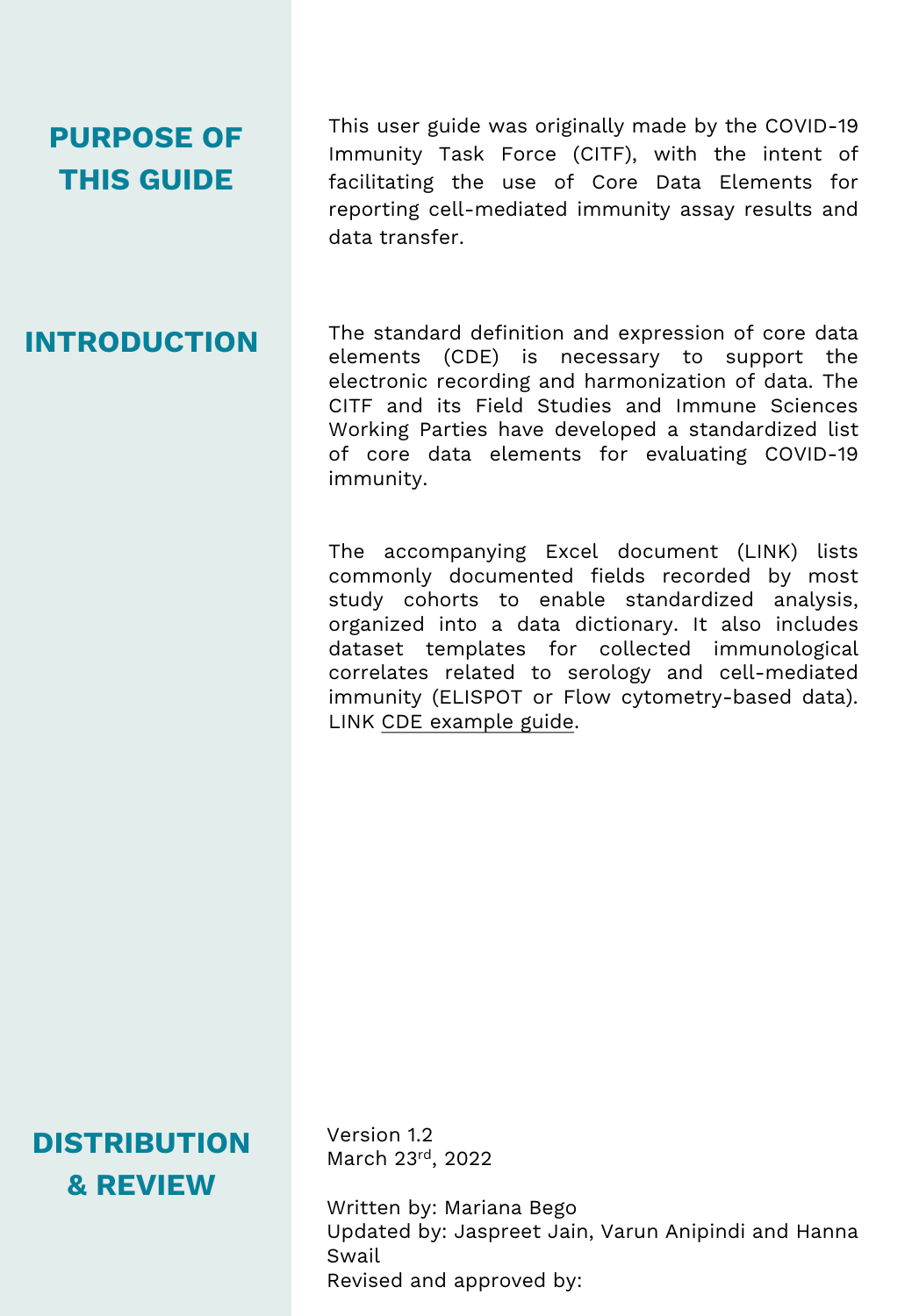# **TABLE OF CONTENTS**

|                                       | Page                    |
|---------------------------------------|-------------------------|
| 1. Core Data Elements Explained       | 4                       |
| <b>ELISpot assays:</b>                | 4                       |
| <b>1.1. Line-by-line explanations</b> | 4                       |
| <b>1.2. Reporting schemes</b>         | 6                       |
| <b>Flow cytometry-based assays:</b>   | $\overline{\mathbf{z}}$ |
| <b>1.3. Line-by-line explanations</b> | 7                       |
| <b>1.4. Reporting schemes</b>         | 11                      |
|                                       |                         |
| 2. List of preferred terms            | 12                      |

| 2.2. Preferred antigen nomenclature | 13 |
|-------------------------------------|----|
|-------------------------------------|----|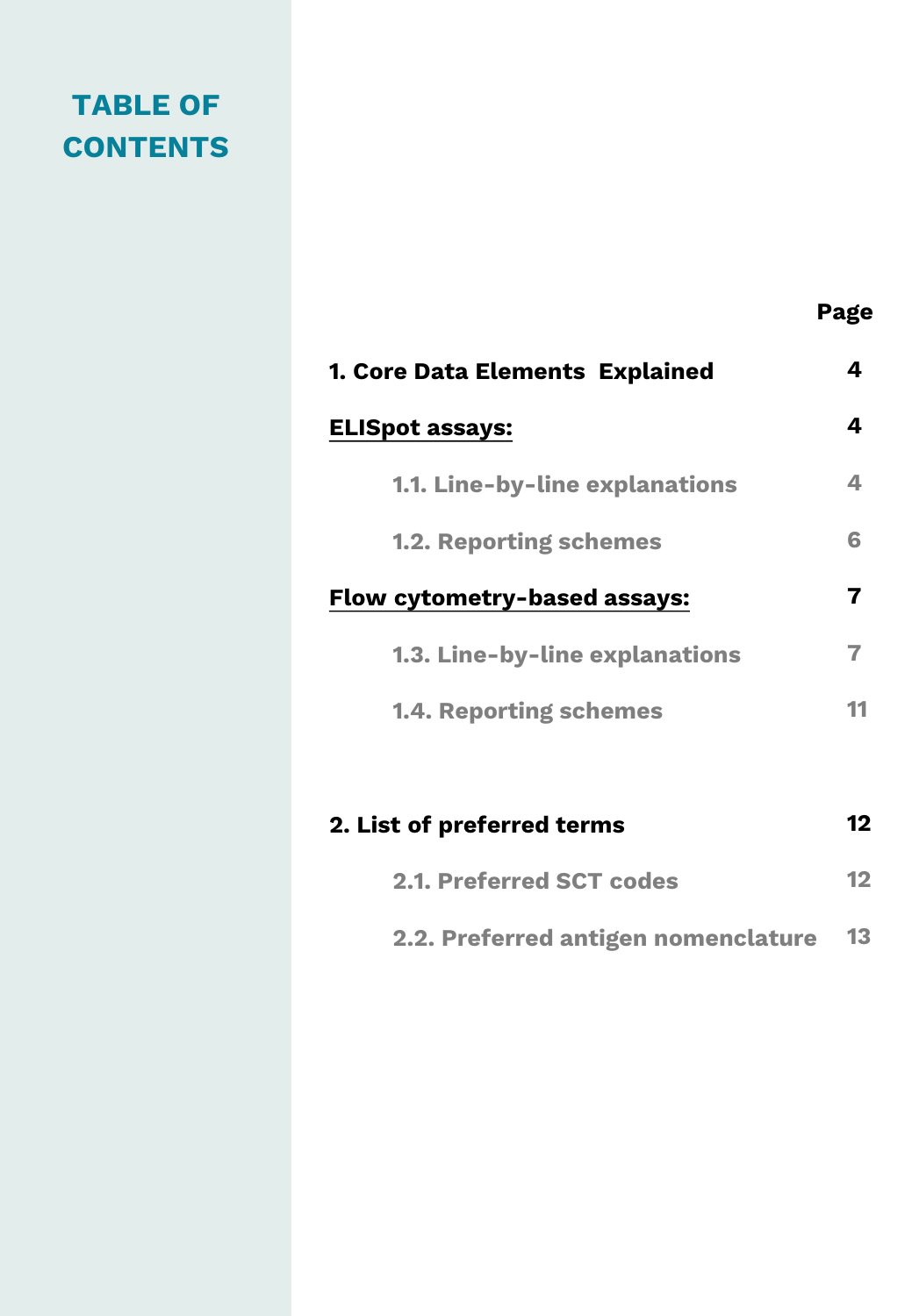## **1. Core Data Elements Explained**

### • **ELISpot**

- **Flow Cytometry**
- **2. List of preferred terms**

#### **Only one ID?**

It is possible that for any given project only either the Participant ID or Specimen ID is known to the investigator.

If that is the case, please leave the field unknown as blank.

#### **Data linkage tables:**

Independently to the data entered here, it is recommended that a table should be generated by the principal investigator detailing how many collections were done for each participant and their date, linking Participant ID, Specimen ID and Specimen collection date (lines 5-7).

### **Section 1- Core Data Elements Explained**

The type of data that can be entered is designated as:

- Free text (Unconstrained alphanumeric string),
- Categorical (a restrained selection of terms is available),
- Numerical (Unconstrained numeric string), or
- Date (YYYY[MM[DD]]).

For the categorical selections use the SCT codes provided in the Concept Unique Identifier (CUI) table I in next section.

### **ELISpot**

### **1.1. Line-by-line explanations**

Each line is assigned a Number and a Label. They describe a field or variable in the dataset to be shared with the CITF. See explanation for each one below.

#### Line 1: Project ID

Unique ID assigned to each project and connected to funding documents. See complete list of CITF Projects IDs in Appendix 1.

#### Line 2: Laboratory/Facility name

Name of Laboratory or facility that performed the assay for e.g., Decaluwe lab/UdeM

#### Line 3: Laboratory/Facility zip code

Zip code of laboratory or facility that performed the assay e.g., H3T 1C5

#### Line 4: Specimen source

Select from one of the following SCT code:

- Whole Blood (258580003)
- PBMCs (404798000)
	- Fresh
	- Frozen

#### Line 5: Participant ID

Each participant ID must be a unique value, also used to identify the participant in the other Core data elements tables. It is recommended, however not required, to use HL7 naming rules. You can read more about Naming rules for H7L here: <https://www.hl7.org/implement/standards/>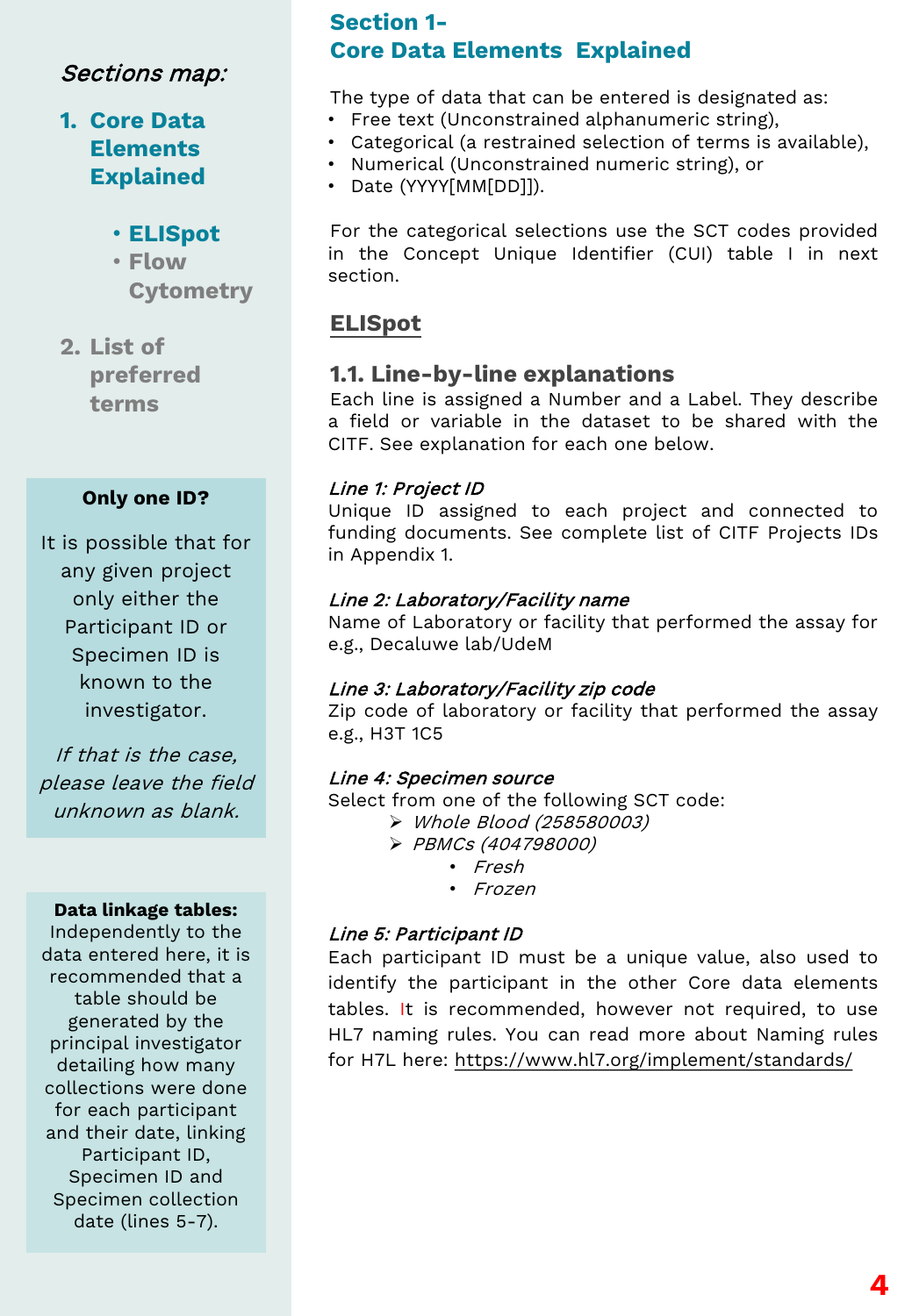# **1. Core Data Elements Explained**

- **ELISpot**
- **Flow Cytometry**

**2. List of preferred terms**

More details on samples that do not pass Quality control can be added to the line 9, Comment.

#### **Sections blocks:**

Lines 10 to 18 can be repeated multiple times to accommodate reporting from multiple sequential assays, and multiplex conformations.

See next page for details.

#### Line 6: Specimen ID

It is possible that a single participant has several sample collections; for example, in longitudinal studies, where samples are collected at different time point. A single specimen ID should be generated for each collection, with the option of using HL7 naming rules. Often the specimen ID is reflected in the tube/sample barcode stated as Numerical (Unconstrained numeric string)

#### **Line 7: Specimen collection date**

Date of sample collection, stated as YYYY[MM[DD]].

#### Line 8: Overall description

Collective descriptive assessment of the individual readings of the assay. Select from one of the following SCT code

- Positive (10828004)
- Negative (260385009)
- $\triangleright$  Inconclusive (419984006)

#### Line 9: Comments

Space for additional Error codes or notes not covered in the other lines (e.g., batch ID). For error code reporting, please refer to the Unique concept Identifiers list provided in next section.

#### Line 10: CITF Assay ID

A unique number assigned to the different facilities for each assay can be requested to the CITF. A protocol assigned to the assay can be linked to this number. The list of the CITF assay ID can be accessed here. If your assay is not found in the list, please contact the CITF secretariate (project liaison) with assays details.

#### Line 11: Date assay run

Date when the assay was run, stated as YYYY[MM[DD]].

#### Line 12: Number of cells

The number of cells used for the assay stated in millions for e.g., 1E+6 cells

#### Line 13: Cytokine tested

When reporting for several cytokines, in order to harmonize result reporting and data analysis we recommend to use the following order #1: IFN- $\gamma$ , #2: IL-2, #3: TNF ... (if more cytokines are further tested keep filling them out following the data schema)

#### Line 14: Peptide used

Specify manufacturer (or write 'home-made') and use preferred antigen nomenclature from Table II (Pg. 12).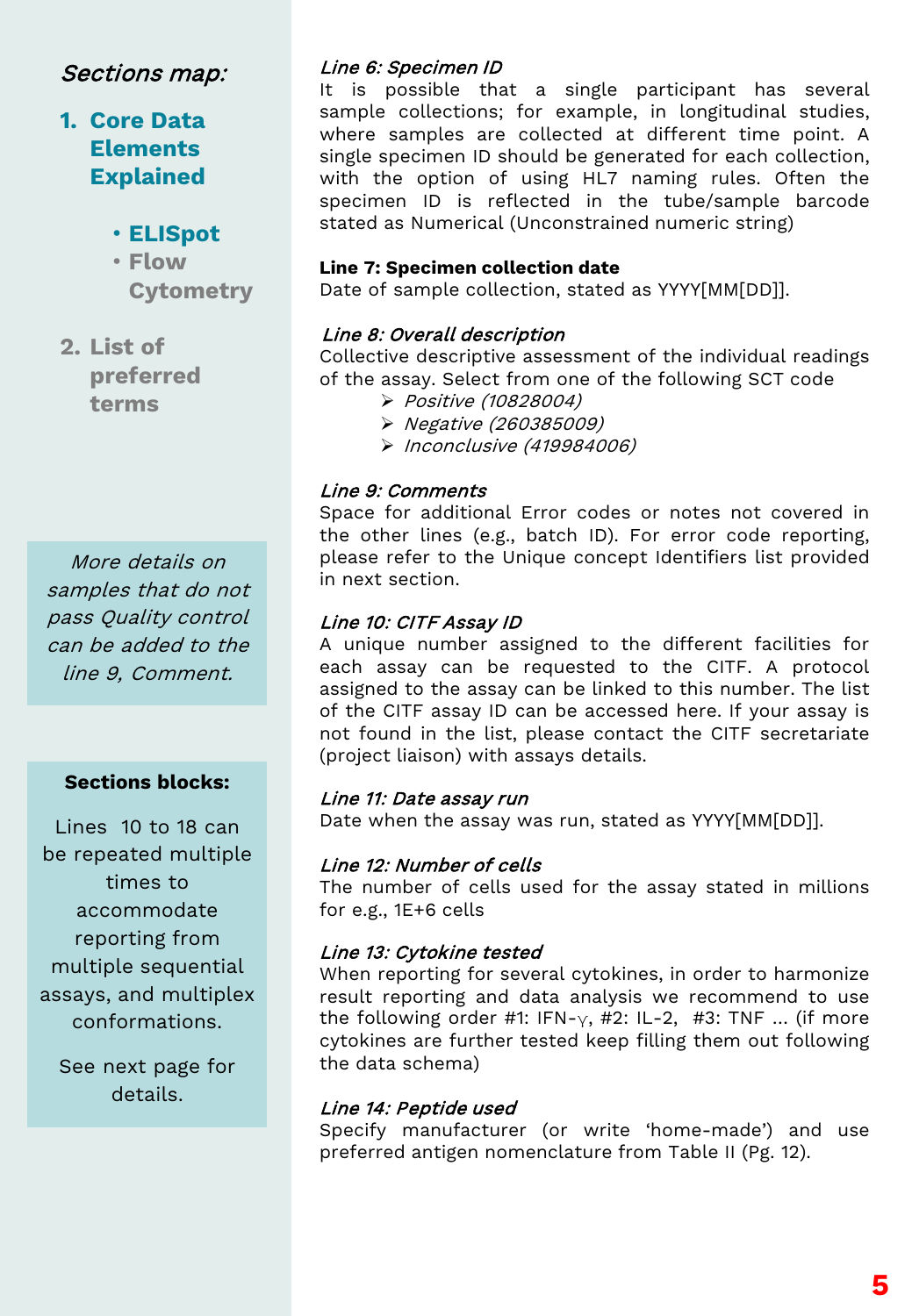### **1. Core Data Elements Explained**

### • **ELISpot**

- **Flow Cytometry**
- **2. List of preferred terms**

#### Line 15: Result

Numerical value obtained for this sample in this assay. Mention results are Spot forming units (SFU)/1M cells/PBMCs (depending on the specimen type used for the assay)

#### Line 16: Cut-off

Value above which the samples is considered positive.

#### Line 17: Maximum

Highest measurable value for semiquantitative data or higher value of standard curve for quantitative data.

#### Line 18: Results description

Categorical description based on the numerical value obtained for a particular cytokine/peptide in the assay. Select from one of the following SCT codes:

- Positive (10828004)
- Negative (260385009)
- $\triangleright$  Inconclusive (419984006)
- Weakly positive (60408008)
- $\triangleright$  Borderline high (442777001)
- $\triangleright$  Borderline low (442779003)

#### Line 19: Pass Qc?

Results from internal quality control should be indicated here. Select from one of the following SCT code:

- Yes (373066001)
- $\triangleright$  No (373067005)

### **1.2. Reporting schemes or dataset structure**

When reporting <sup>a</sup> simple assay (i.e., single peptide, ELISpot TNF), you need to use only the fields on lines 1-18 and ignore the remainder.

When reporting more complex assays (i.e., multiple peptides for one cytokine, or multiple cytokines for one peptide), use as many assay blocks (lines 10-19) as needed. The dataset can be in wide or long format. Note that if long format is used, CITF assay ID, Date run, and QC lines should be repeated.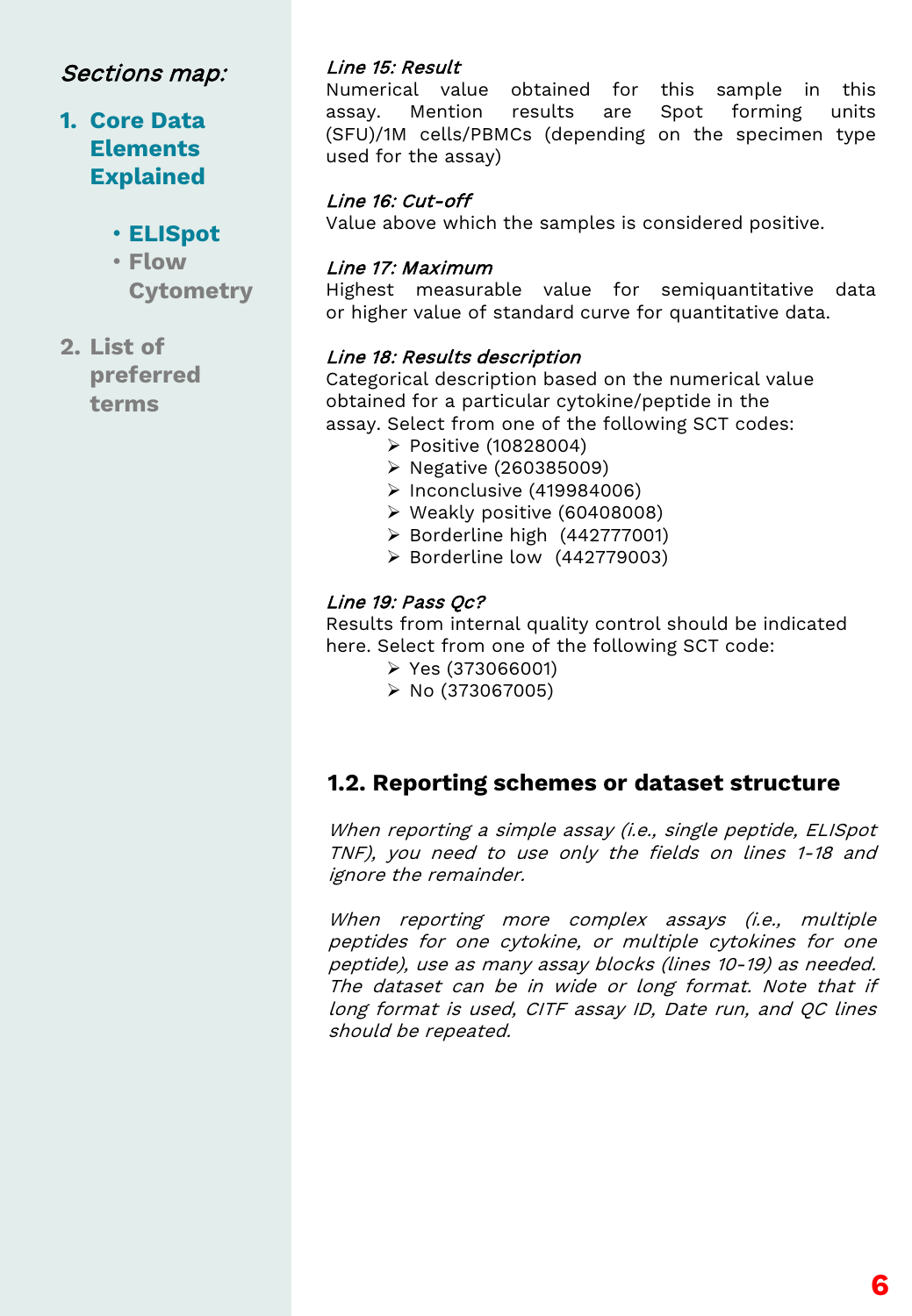# **1. Core Data Elements Explained**

• **ELISpot**

• **Flow Cytometry**

**2. List of preferred terms**

### **Only one ID?**

It is possible that for some projects only either the Participant ID or Specimen ID is known to the investigator.

In that case, please leave the field unknown as blank.

#### **Data linkage tables:**

Independently to the data entered here, it is recommended that a table should be generated by the principal investigator detailing how many collections were done for each participant and their date, linking Participant ID, Specimen ID and Specimen collection date (lines 5-7).

### **Flow cytometry-based assays**

### **1.3. Line-by-line explanations**

Each line is assigned a Number and a Label. See explanation for each one below.

#### Line 1: Project ID

Unique ID assigned to each project and connected to funding documents. See complete list of CITF Projects IDs in Appendix 1.

#### Line 2: Laboratory/Facility name

Name of Laboratory or facility that performed the assay e.g., Decaluwe lab/UdeM

#### Line 3: Laboratory/Facility zip code

Zip code of laboratory or facility that performed the assay e.g., H3T 1C5

#### Line 4: Specimen source

Select from one of the following SCT code:

- Whole Blood (258580003)
- PBMCs (404798000)
	- Fresh
	- Frozen

### Line 5: Participant ID

Each participant ID must be a unique value, also used to identify the participant in the other Core data elements tables. It is recommended, however not required, to follow HL7 naming rules. You can read more about Naming rules for H7L here: <https://www.hl7.org/implement/standards/>

#### Line 6: Specimen ID

It is possible that a single participant has several sample collections; for example, in longitudinal studies, where samples are collected at different time point. A single specimen ID should be generated for each collection, with the option of using HL7 naming rules. Often the specimen ID is reflected in the tube/sample barcode.

#### **Line 7: Specimen collection date**

Date of sample collection, stated as YYYY[MM[DD]].

#### Line 8: CITF Assay ID

A unique number assigned to the different facilities for each assay can be requested to the CITF. A protocol assigned to the assay can be linked to this number. The list of the CITF assay ID can be accessed here. If your assay is not found in the list, please contact the CITF secretariate (project liaison) with assays details.

#### Line 9: Date assay run

Date when the assay was run, stated as YYYY[MM[DD]].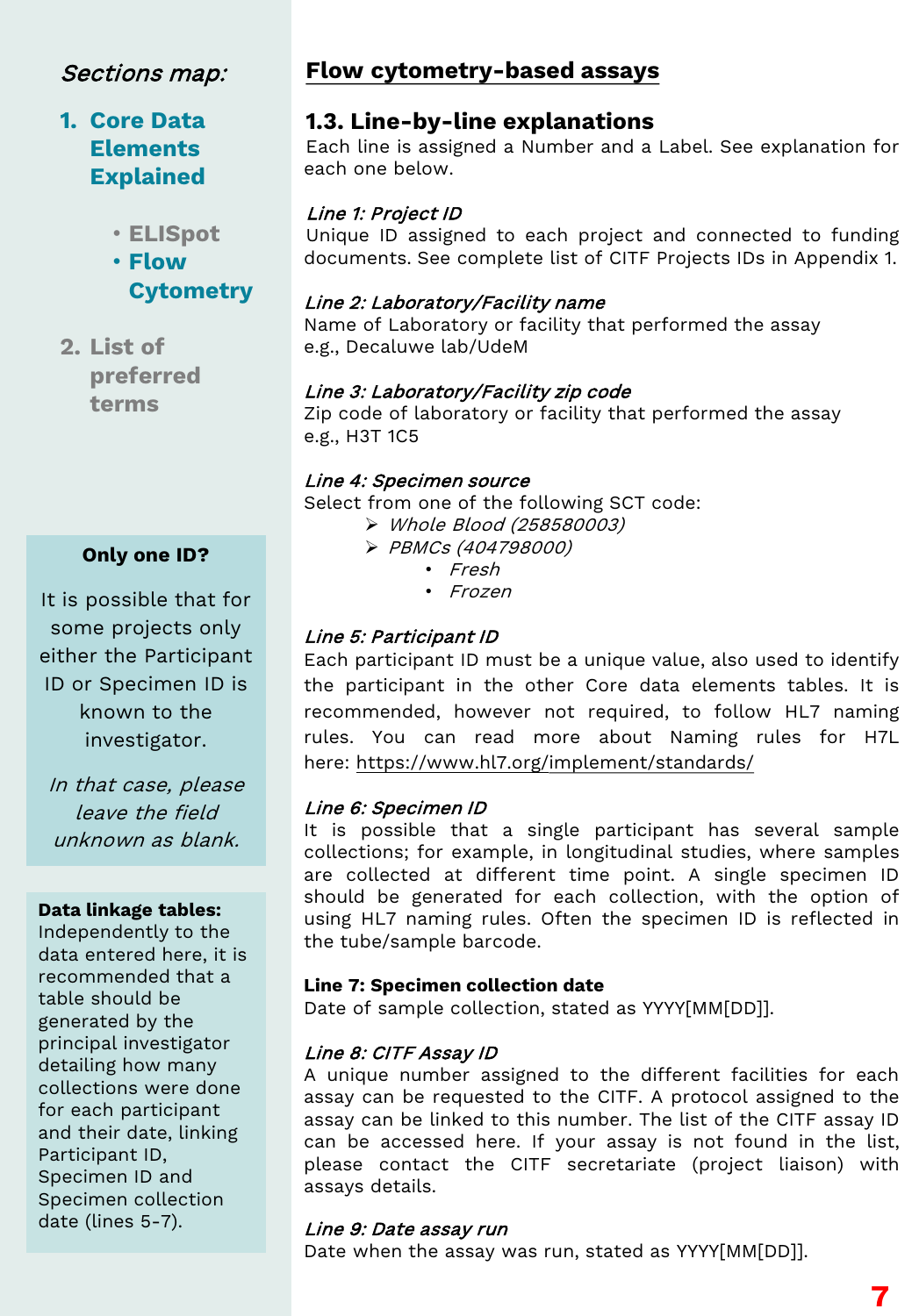# **1. Core Data Elements Explained**

• **ELISpot**

• **Flow Cytometry**

**2. List of preferred terms**

More details on samples that do not pass Quality control can be added to the line 13, Comment.

### **Sections blocks:**

Lines 19-21 can be repeated multiple times to accommodate reporting several intracellular cytokines (max 3, recommended order #1: IFN- $\vee$ , #2: IL-2, #3: TNF.

#### Line 10: Stimuli (Peptide used or unstimulated)

Specify manufacturer (or write 'home-made') and use preferred antigen nomenclature from Table II (Page 12).

#### Line 11: Overall description

Select from one of the following SCT code:

- Positive (10828004)
- Negative (260385009)
- Inconclusive (419984006)

#### **Line 12: Pass Qc?**

Results from internal quality control should be indicated here. Select from one of the following SCT code:

- > Yes (373066001)
- $\triangleright$  No (373067005)

#### Line 13: Comments

Space for additional Error codes or notes not covered in the other lines (e.g., batch ID). For error code reporting, please refer to the Unique concept Identifiers list provided in next section.

#### **Core Results (lines 14-17)**

#### Line 14: Total number of cells

Add total number or cells, or gated events in the live gate (in millions).

#### Line 15: % CD3+ cells

Enter percentage of cells from live gate that are CD3+.

#### Line 16: % CD3+/CD4+ cells

Enter percentage of cells from the CD3+ gate that are CD4+.

#### Line 17: % CD3+/CD8+ cells

Enter percentage of cells from the CD3+ gate that are CD8+.

#### **Intracellular staining (ICS) assay blocks (lines 18-27)** Line 18: ICS assay?

Select from one of the following SCT code:

- $\triangleright$  No (373067005)
- $\triangleright$  Yes (373066001)- If so, complete lines 19-21 as many times as needed

#### Line 19: Cytokine tested

When reporting for several cytokines, in order to harmonize result reporting and data analysis we recommend to use the following order #1: IFN- $\gamma$ , #2: IL-2, #3: TNF, #4+: Specify the names in data table.

#### Line 20: % CD3+/CD4+ cells

Enter percentage of cells from the CD3+/CD4+ gates that are positive for that cytokine.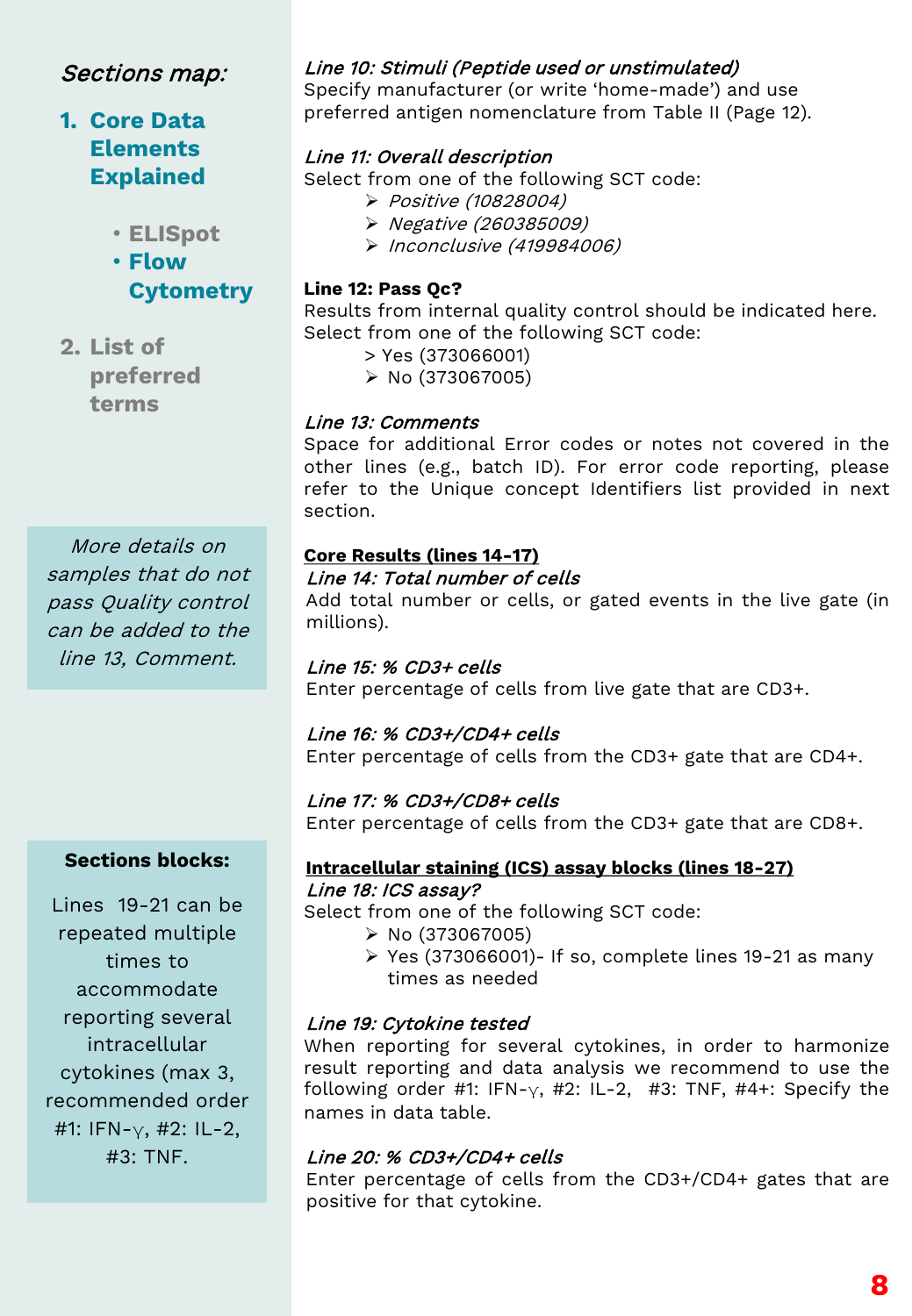# **1. Core Data Elements Explained**

• **ELISpot**

• **Flow Cytometry**

**2. List of preferred terms**

Because of high result variability across studies and consequentially low harmonization potential, AIM assay data will not be harmonized across studies. However, it is still recommended to follow the format described.

If this CDE form is used to report

### AIMs without Memory phenotypes:

mark Yes in line 28, No in line 29, leave blank line 30 (memory population), and complete only lines 31 to 34.

#### **Sections blocks:**

Lines 30-34 can be repeated 4 times to accommodate the 4 different memory populations

#### Line 21: % CD3+/CD8+ cells

Enter percentage of cells from the CD3+/CD8+ gates that are positive for that cytokine.

Lines 22-27: Repeat 19-21 as needed for multiple cytokines

# **Activation induced marker (AIM) assay and memory phenotype blocks (lines 28 and up)**

#### Line 28: AIM assay?

Select from one of the following SCT code:

- $\triangleright$  No (373067005)
- $\triangleright$  Yes (373066001)- If so, complete lines 30 and up as needed

#### Line 29: Memory phenotype?

Select from one of the following SCT code:

- $\triangleright$  No (373067005)
- $\triangleright$  Yes (373066001)- If so, complete lines 30 and up as needed

Two option for results are suggested: style <sup>1</sup> (activation of the different memory subsets), or style <sup>2</sup> (memory phenotype of the activated cells). For both types of results cells are first gated in CD3+, then on CD4+ or CD8+.

- For style 1, cells are then gated using memory markers (CCR7 and CD45RA), outlining the memory population mentioned below in line 30, and finally in each population the percentage of activated cells are extracted (using activation markers for CD4+ or CD8+ populations, like CD134+/CD137+ or CD69+/CD137+, respectively.

#### Results Style 1- Activation of different memory subsets (lines 30-49). Repeat blocks as needed (max <sup>4</sup> blocks).

#### Line 30: Memory population

Enter markers or population name for each of the 4 memory populations: **Naïve** (Tn) (CCR7+/CD45RA+), **Effector Memory** (Tem) (CCR7-/CD45RA-), **CD45RA+ Effector Memory** (Temra) (CCR7-/CD45RA+), or **Central Memory** (Tcm) (CCR7+/CD45RA-).

#### Line 31: Activation markers for CD3+/CD4+

Enter activation markers used for CD3+ and CD4+ cells, for example: CD134+/CD137+.

#### Line 32: % cells

Enter percentage of activated cells for each memory population (cells from the CD3+/CD4+ gates that had that particular memory phenotype from line 30 and the activation marker from line 31).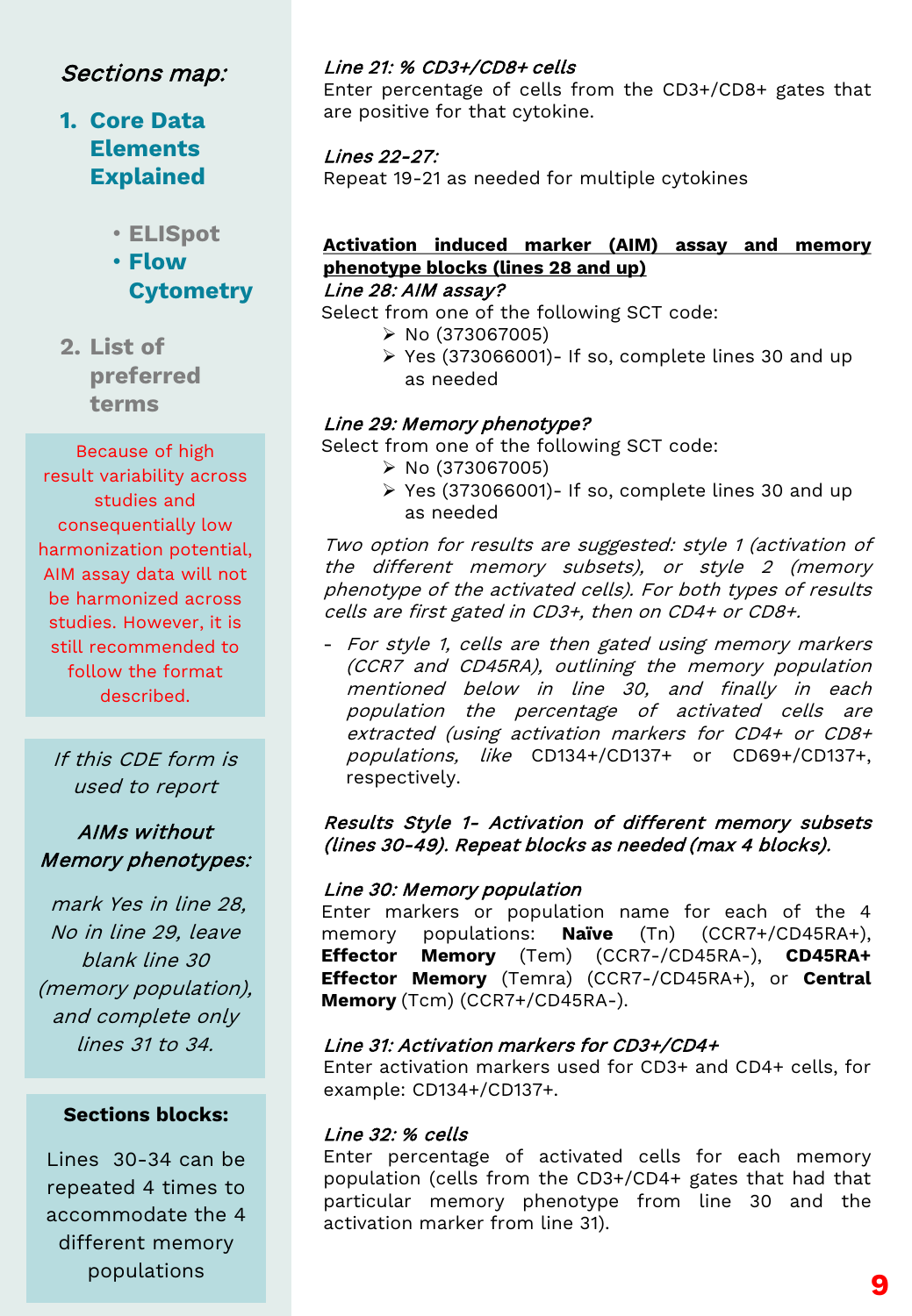# **1. Core Data Elements Explained**

- **ELISpot**
- **Flow Cytometry**
- **2. List of preferred terms**

#### **Sections blocks:**

Lines 50-55 can be repeated 4 times to accommodate the 4 different memory populations

- Line 33: Activation markers for CD3+/CD8+
- Enter activation markers used for CD3+ and CD8+ cells, for example: CD69+/CD137+.
- Line 34: % cells
- Enter percentage of activated cells for each memory population (cells from the CD3+/CD8+ gates that had that particular memory phenotype from line 30 and the activation marker from line 33).
- For style 2, cells are then gated using activation markers (for example CD134+/CD137+ for CD4+ cells and CD69+/CD137+ for CD8+ cells), and finally the percentage of the different memory subtypes of the activated cells is recorded using memory markers (CCR7 and CD45RA), outlining the memory population mentioned in line 51.

#### Results Style 2- Memory phenotype of activated cells (lines 50-73). Repeat blocks as needed (max <sup>4</sup> blocks).

#### Line 50: Activation markers for CD3+/CD4+

Enter markers used for CD3+ and CD4+ cells, for example: CD134+/CD137+.

#### Line 51: Memory population

Enter markers or population name for each of the 4<br>memory populations: **Naïve** (Tn) (CCR7+/CD45RA+). memory populations: **Naïve** (Tn) (CCR7+/CD45RA+), **Effector Memory** (Tem) (CCR7-/CD45RA-), **CD45RA+ Effector Memory** (Temra) (CCR7-/CD45RA+), or **Central Memory** (Tcm) (CCR7+/CD45RA-).

#### Line 52: % cells

Enter percentage of activated cells for each memory population (cells from the activated CD3+/CD4+ gates that had that particular memory phenotype, sum of all four phenotypes or blocks should be 100%).

#### Line 53: Activation markers for CD3+/CD8+

Enter markers used for CD3+ and CD8+ cells, for example: CD69+/CD137+

#### Line 54: Memory population

Enter markers or population name for each of the 4 memory populations as on line 51.

#### Line 55: % cells

Enter percentage of activated cells for each memory population (cells from the activated CD3+/CD8+ gates that had that particular memory phenotype, sum of all four phenotypes or blocks should be 100%).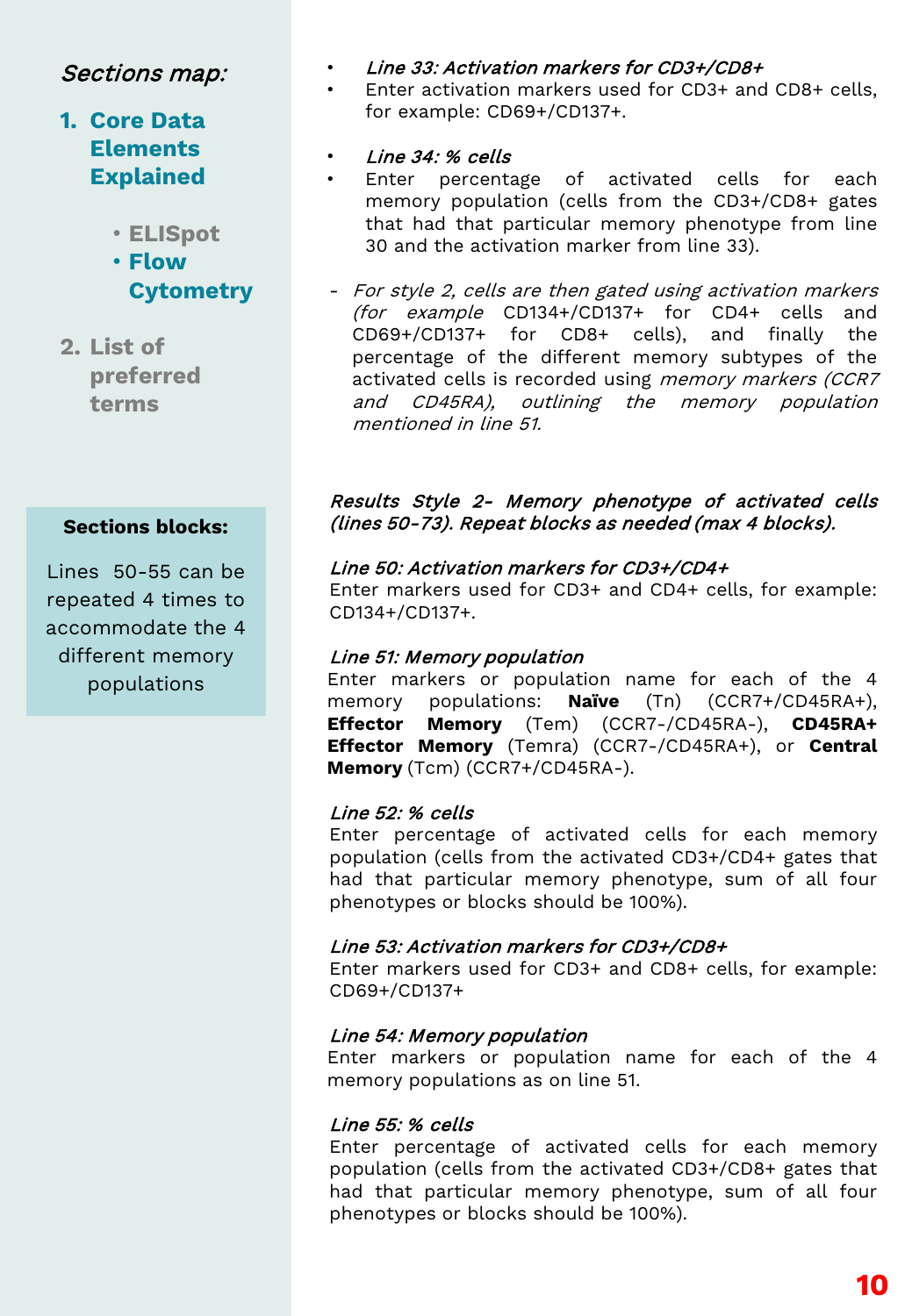# **1. Core Data Elements Explained**

- **ELISpot**
- **Flow Cytometry**
- **2. List of preferred terms**

#### **Sections blocks:**

Lines 50-55 can be repeated 4 times to accommodate the 4 different memory populations

#### **1.4. Reporting schemes**

Investigators could choose between different reporting schemes, from very simple (only % of CD4+ and CD8+ cells, filling up to line 17), adding intracellular staining (lines 18-27), and/or adding AIMs without Memory phenotypes (lines 28-34).

If they choose to add memory phenotypes, depending on the gating and reporting styles proposed, they can add fields (wide format) or block of rows (long format) corresponding to lines 30-49 or 50-73.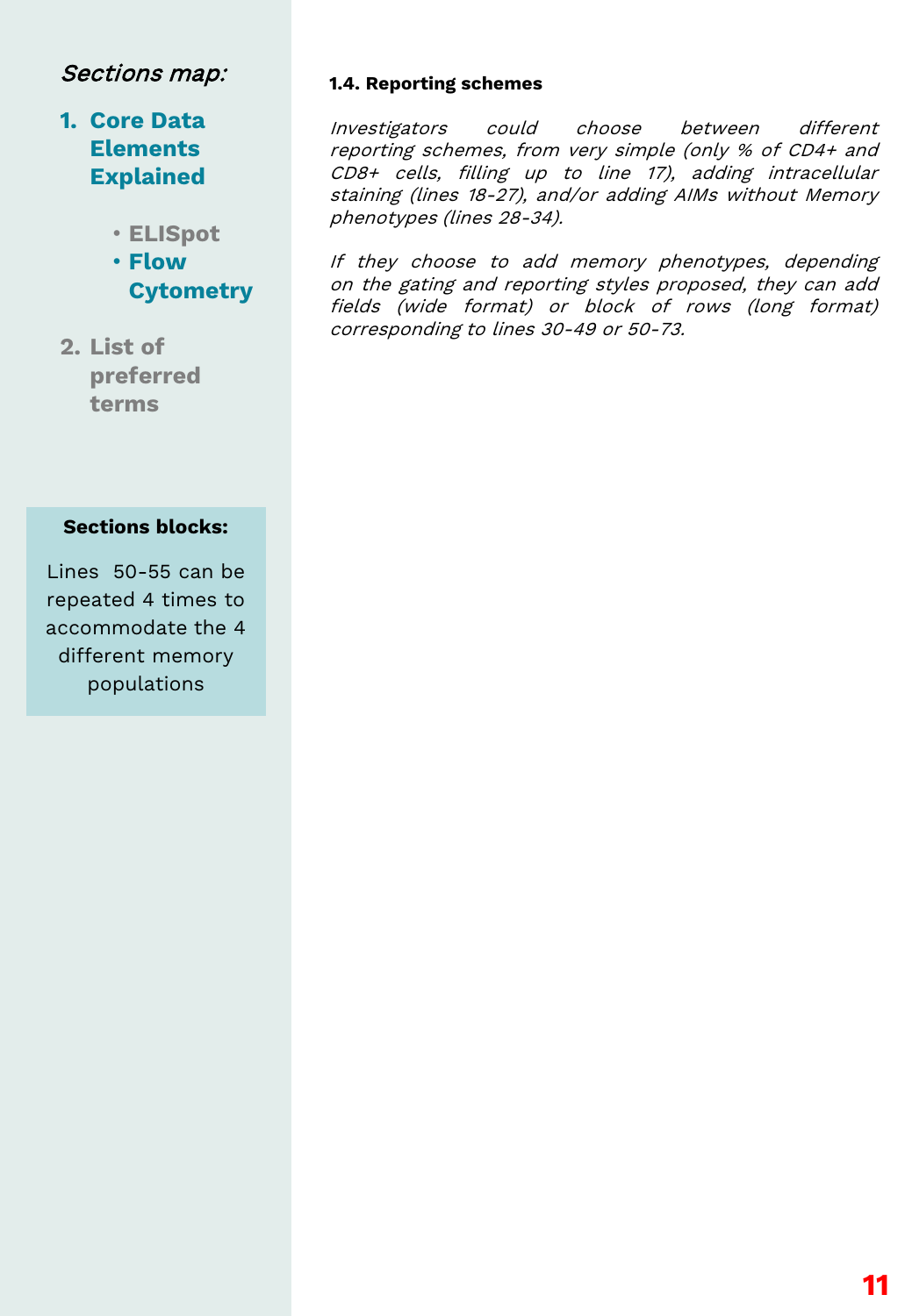- **1. Core Data Elements Explained**
	- **ELISpot**
	- **Flow Cytometry**

### **2. List of preferred terms**

### **What does SCT stand for?**

The **S** stands for SNOMED or Systematized Nomenclature of Medicine,

and **CT** stands for Clinical Terms

### **Section 2- List of preferred terms**

For the categorical selections use the SCT codes provided in the Concept Unique Identifier (CUI) Table I in the next section. CUI are unique numerical codes assigned for each concept, based on SCT codes. For the description of the antigen used in your assay, if possible, use the terms defined in table II.

# **2.1. Preferred SCT codes**

If you are unable to use the SCT code provided, please replace them with the content text from the table below. In the case that this is not possible, please submit with your data a single flat file that maps the terminology used to the coding below.

**Table I-** Concept Unique Identifier for categorical selections.

|                      | <b>Line Label</b>                          | <b>Content</b>                                                                                                                                                                       | <b>SCT Code</b>                                                            |  |
|----------------------|--------------------------------------------|--------------------------------------------------------------------------------------------------------------------------------------------------------------------------------------|----------------------------------------------------------------------------|--|
| 4                    | Specimen source                            | Whole blood                                                                                                                                                                          | 258580003                                                                  |  |
|                      |                                            | PBMCs (fresh/frozen)                                                                                                                                                                 | <i>404798000</i>                                                           |  |
| 8<br>14              | Overall description<br>Results description | Positive<br>Negative<br>Inconclusive                                                                                                                                                 | 10828004<br>260385009<br>419984006                                         |  |
| 15                   | Pass QC?                                   | Yes<br>373066001<br>No<br>373067005<br>* If No, it is possible to add more<br>information on line 9-Comments, see<br>below.                                                          |                                                                            |  |
| 9                    | Comments                                   | Weakly positive<br>Borderline high<br>Borderline low                                                                                                                                 | 60408008<br>442777001<br>442779003                                         |  |
| Details for QC fail: |                                            |                                                                                                                                                                                      |                                                                            |  |
|                      |                                            | Specimen unsatisfactory<br>for evaluation<br>Insufficient sample<br>Sample contaminated<br>Sample decomposed<br>Sample unsuitable for<br>this assay<br>Improper storage of<br>sample | 125154007<br>281268007<br>123840003<br>733480003<br>281273001<br>712743008 |  |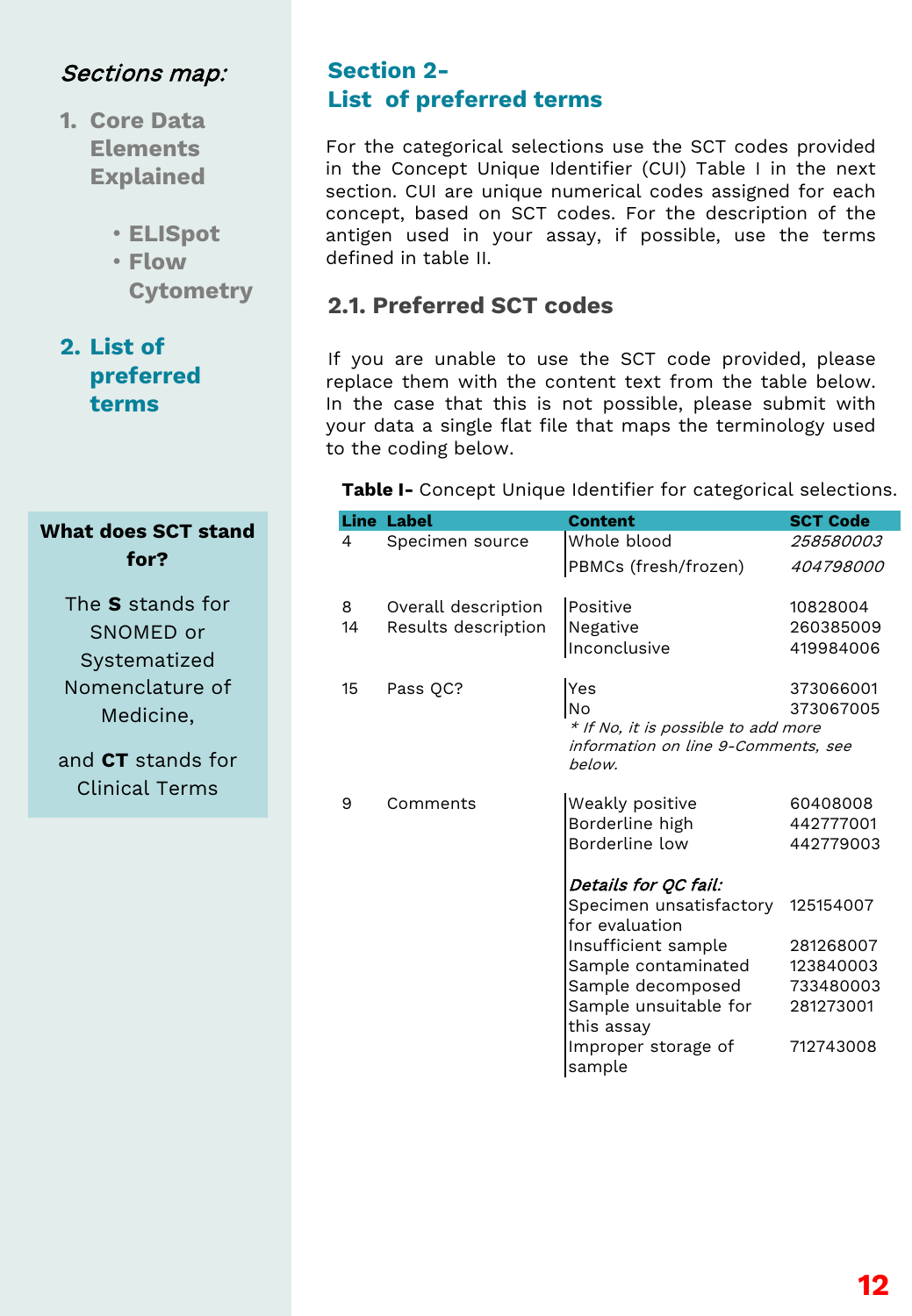- **1. Core Data Elements Explained**
	- **ELISpot**
	- **Flow Cytometry**

# **2. List of preferred terms**

### **2.2. Preferred antigen nomenclature**

In order to harmonize result reporting and perform data analysis, we suggest using the following nomenclature for the antigens used in your assay. This name is also recorded in the table "CITF Assay List." When a new assay for a new antigen is added to the CITF Assay list (see Appendix that points to Assay list), the new antigen will be added to the list below.

If this is not possible, please submit with your data a single flat file that maps the terminology used to the coding below.

**Table II-** Preferred antigen nomenclature. Also included as part of the CITF assay ID

| Nomenclature             | Manufacturer    | <b>Virus</b> | Antigen        |
|--------------------------|-----------------|--------------|----------------|
| JPT-SARS-CoV-2-Full      | <b>JPT</b>      | SARS-CoV-2   | full virus     |
| MLTBIO-SARS-CoV-2-S      | <b>JPT</b>      | SARS-CoV-2   | Spike          |
| JPT-SARS-CoV-2-S1        | <b>JPT</b>      | SARS-CoV-2   | S1             |
| JPT-SARS-CoV-2-S1_NTD    | <b>JPT</b>      | SARS-CoV-2   | S1 NTD         |
| JPT-SARS-CoV-2-S1 RBD    | <b>JPT</b>      | SARS-CoV-2   | S1 RBD         |
| JPT-SARS-CoV-2-S1/S2     | <b>JPT</b>      | SARS-CoV-2   | S1/S2          |
| JPT-SARS-CoV-2-S2        | <b>JPT</b>      | SARS-CoV-2   | S <sub>2</sub> |
| JPT-SARS-CoV-2-N         | <b>JPT</b>      | SARS-CoV-2   | Nucleocapsid   |
| MLTBIO-SARS-CoV-2-Full   | Miltenyi Biotec | SARS-CoV-2   | full virus     |
| MLTBIO-SARS-CoV-2-S      | Miltenyi Biotec | SARS-CoV-2   | Spike          |
| MLTBIO-SARS-CoV-2-S1     | Miltenyi Biotec | SARS-CoV-2   | S1             |
| MLTBIO-SARS-CoV-2-S1 NTD | Miltenyi Biotec | SARS-CoV-2   | S1 NTD         |
| MLTBIO-SARS-CoV-2-S1 RBD | Miltenyi Biotec | SARS-CoV-2   | S1 RBD         |
| MLTBIO-SARS-CoV-2-S1/S2  | Miltenyi Biotec | SARS-CoV-2   | S1/S2          |
| MLTBIO--SARS-CoV-2-S2    | Miltenyi Biotec | SARS-CoV-2   | S <sub>2</sub> |
| MLTBIO-SARS-CoV-2-N      | Miltenyi Biotec | SARS-CoV-2   | Nucleocapsid   |

**Nomenclature for variants for which assays are available either JPT or Miltenyi.**